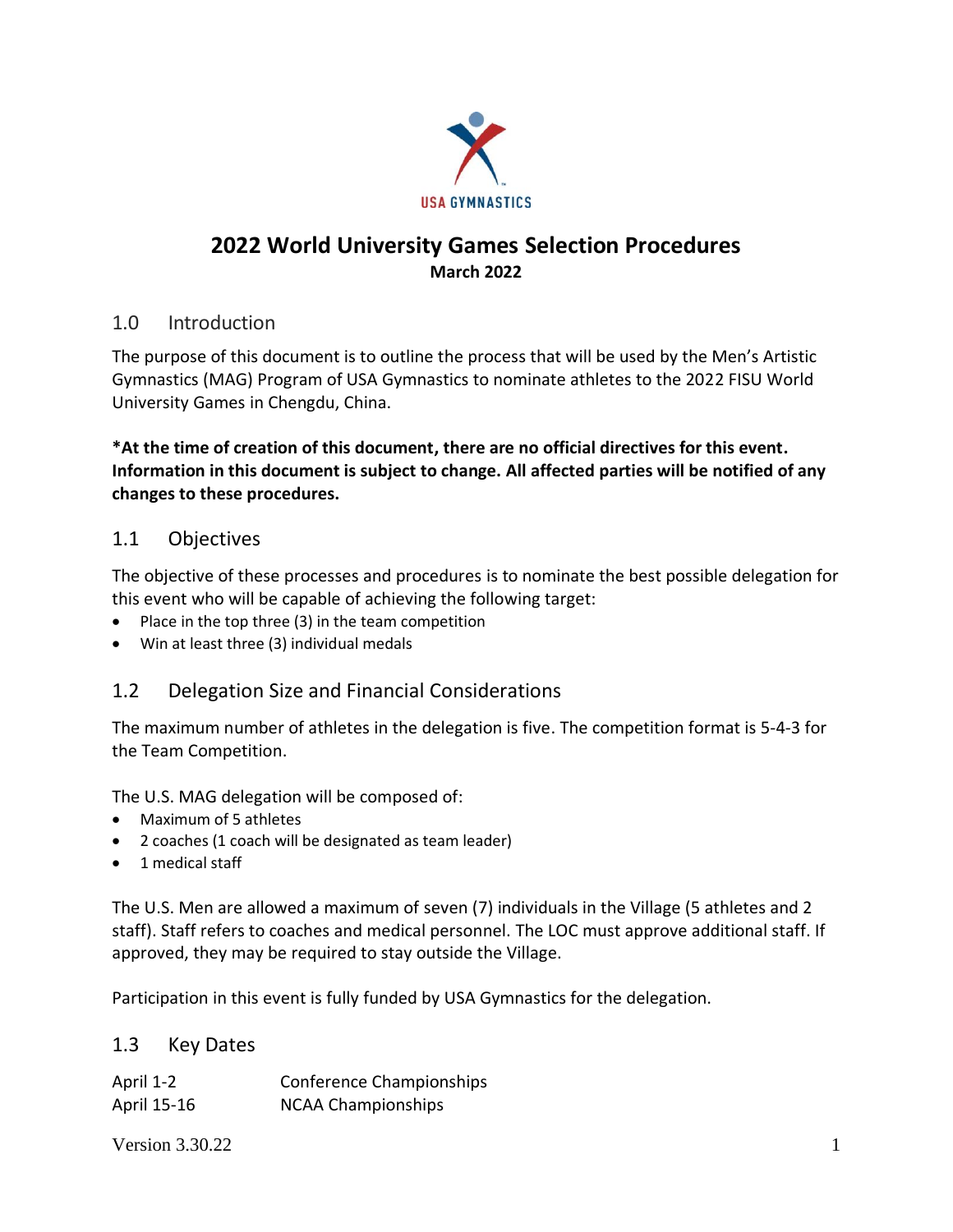| April 30       | Virtual Competition Submission Deadline       |
|----------------|-----------------------------------------------|
| May 7          | Nominative Registration Deadline              |
| May 24         | Final deadline for changing athletes or staff |
| June 4-8       | <b>Team Preparation Camp</b>                  |
| June 20        | <b>Village Opens</b>                          |
| June 26        | <b>Opening Ceremonies</b>                     |
| June 29        | Qualifications                                |
| June 30-July 3 | Team, AA, IE Finals                           |
| July 4         | Depart                                        |
| July 11-17     | Sr Pan Am Championships                       |

### 2.0 Eligibility

Athletes are eligible for selection to the Team provided that:

- they are a national of the United States at the time of selection and hold a valid U.S. passport that will not expire for six months after the conclusion of the Championships;
- they are born between January 1, 1996 and December 31, 2004;
- they are a current National Team athlete competing in the Senior category in 2022 and have signed the NT Agreement;
- they hold a valid FIG License that does not expire before the end of the 2022 World University Games
- they are a member in good standing with USA Gymnastics
- they are students who are currently officially registered as proceeding towards a degree or diploma at the university or similar institute, the status of which is recognized by the appropriate national/regional academic authority of their country/region; or
- they are former students of the institutions mentioned in a) who have obtained their academic degree or diploma in the two calendar years preceding the event (i.e. 2020 and 2021).

### 3.0 Process

All Senior National Team athletes will be considered for both the Sr Pan American Championships and the World University Games but cannot attend both events due to timing and eligibility requirements.

Those eligible National Team athletes will participate in a virtual competition in one of two formats:

Option 1: A virtual competition schedule will be created, and each athlete will be provided with a Zoom meeting link. Members of the Men's Program Committee (MPC) will be invited to watch the routines in real time. Simultaneously with the live performance, each routine must be recorded by a coach or teammate and uploaded for evaluation to the Men's Google Drive.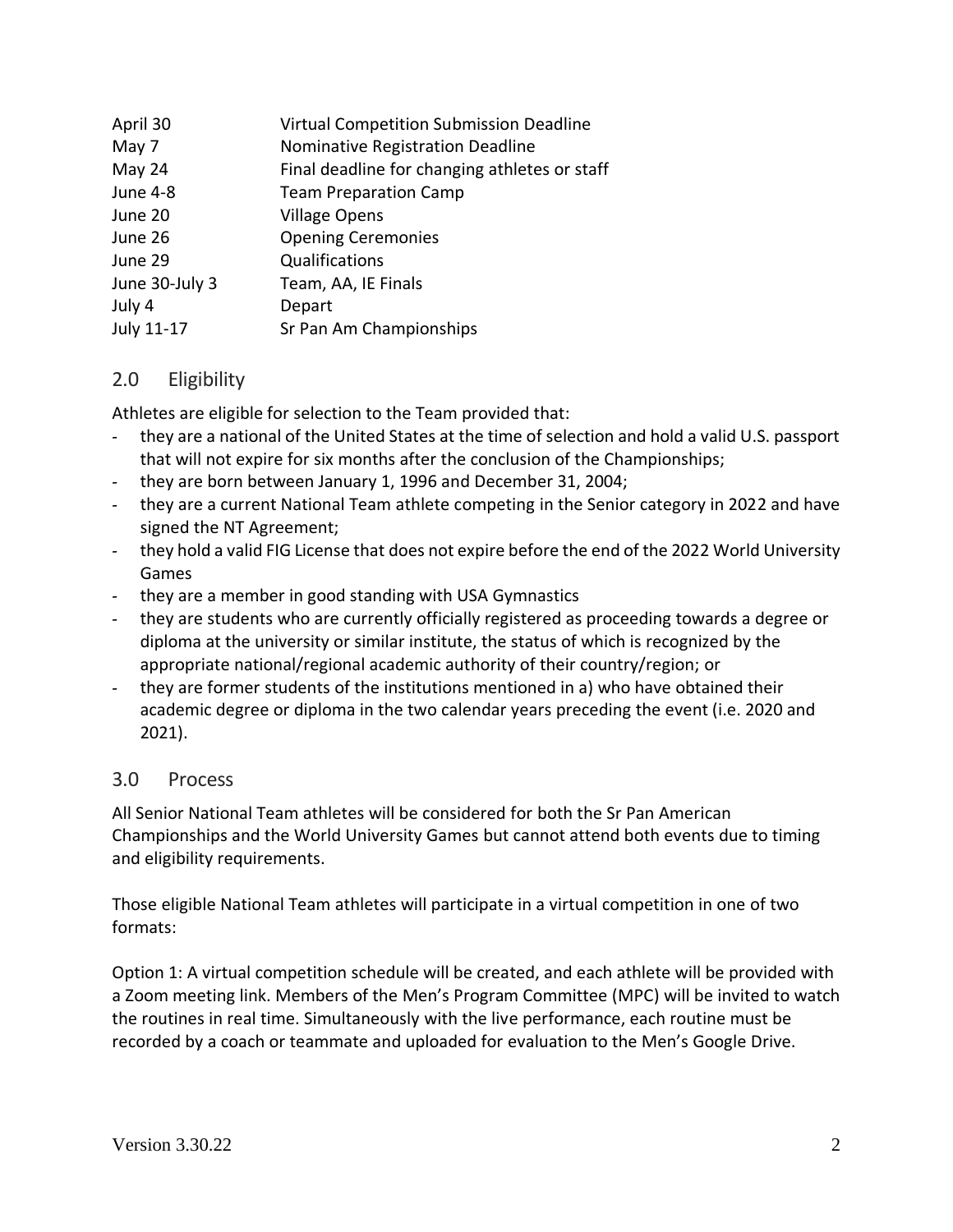Option 2: An athlete may choose to use their collegiate Conference Championships or NCAA Championships for video submission. Videos from any competition must be recorded and uploaded to the Men's Google Drive.

All videos must be uploaded to the Men's Google Drive by **April 30, 2022**. Each athlete may use only one (1) competition for video submission. **Athletes must notify the MPC as to which competition they will be using prior to those events taking place.** 

Judging will take place following the deadline for video submission by the judging panels from 2022 Winter Cup who will evaluate all of their assigned routines from the qualification processes in one sitting. Athletes will be judged on each event in randomized order. Results will be compiled and distributed to the participants once all results are finalized.

The highest scoring team of eligible athletes from the virtual competition results using a 5-4-3 format will be named to the 2022 World University Games Team. In the event that multiple top scoring team scenarios are either tied or within 0.3 of each other, then the MPC will evaluate the following criteria for final selection:

- Individual Event medal potential: D scores and final scores competitive with medalists from FIG international events in 2022
- Contributions to team score: number of events an athlete may be contributing for a counting score for the team
- International experience: does an athlete have prior international competition experience that would be an asset to the team or does an athlete require international experience through this competition in preparation for future international assignments

An athlete who successfully petitions to the FISU Games Team may replace one of the athletes listed in the top scoring team scenario. That athlete must demonstrate a show of readiness through the procedures in section 5.0.

The next four (4) athletes who appear in the team score scenario rankings will be named as possible replacement athletes for the FISU Games. They may also be considered eligible for the Senior Pan Am Championships.

## 3.1 Equipment Specifications for Video Submission

Equipment and landing surfaces should meet FIG standards with Winter Cup matting regulations allowed. No deviations from these specifications will be permitted. Landings must be on hard surfaces.

Equipment Standards as follows:

- **FX:** 12m x 12m w/ up to 10cm additional landing mats allowed. The mat cannot be moved once in place and may be used for landings only. Floor boundary lines must be outlined in tape and visible on video.
- **PH:** 105cm from top of mat, 115cm from the floor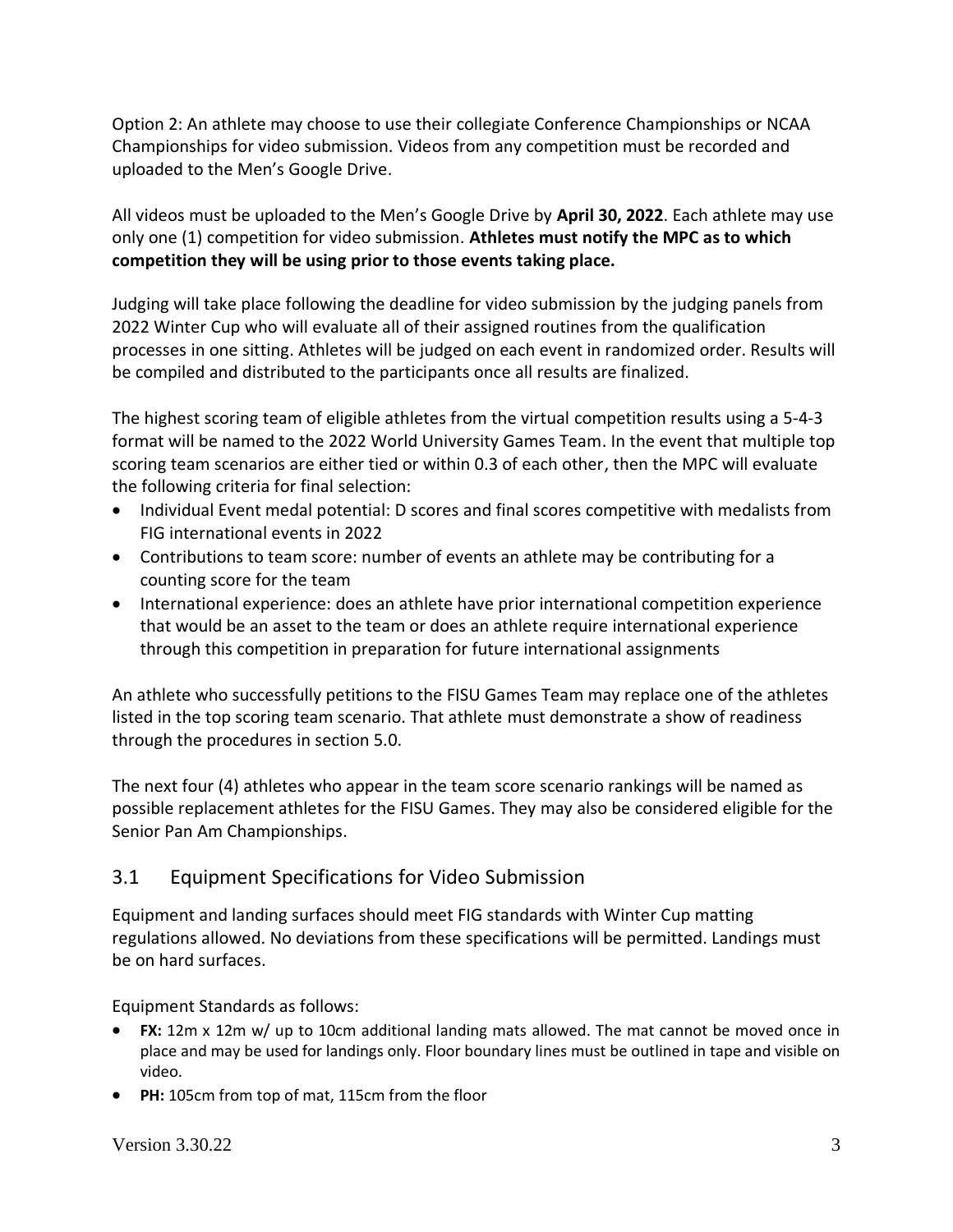- **SR:** 280cm from the floor w/ 30cm of mats required
- **VT:** 135cm measured from the floor w/ 30cm of mats required and a maximum of 50cm allowed. Vault landing lines must be outlined in tape and visible on video.
- **PB:** 180cm from the top of the mat, 200cm from the floor w/ additional 10cm landing mat allowed
- **HB:** 280cm from the floor w/ 30cm of mats required and a maximum of 50cm allowed

Competition uniforms must be worn for all video submissions. No dark pants may be worn per FIG regulations

# 3.2 Camera Positioning

Camera set up and angles **must** follow the recommendations in the MAG Virtual Playbook to ensure consistency unless prohibited by competition restrictions. In this instance, effort must be made to be as close to the recommendations as possible. The MAG Virtual Playbook can be found here:

[\(https://usagym.org/PDFs/Member%20Services/Sanction/virtualplaybook\\_men.pdf\)](https://usagym.org/PDFs/Member%20Services/Sanction/virtualplaybook_men.pdf)

# 4.0 Determination of Athletes' Competitive Apparatus and Start Order

The competitive order and strategy for this competition will be determined by the High Performance Director, team coaches, and team athletes. As per FIG regulations, the order of competition on each event shall be submitted no later than 24 hours prior to the competition.

### 5.0 Petition Procedures and Requirements

Only current National Team athletes, with a specific injury, illness or unusual circumstance, which prohibits the athlete from participating in the competitive process, will be permitted to submit a petition to the MPC for the right to be named to the 2022 FISU Games Team.

Petitions are due to the Chair of the MPC by April 30, 2022 and must include the following:

- Completed petition form found here: <https://usagym.org/PDFs/Men/Rules/Rules%20and%20Policies/injury-petition.pdf>
- Medical report from USAG medical staff, if applicable
- Return to play schedule/timeline

An athlete who successfully petitions to the 2022 FISU Games Team will be required to demonstrate readiness at the National Team camp (June 4-8). The criteria for demonstrating readiness are as follows:

- The athlete must perform full routines on all required events in front of assigned judges
- The athlete's results must be competitive with other members already named to the team and will contribute to a top team score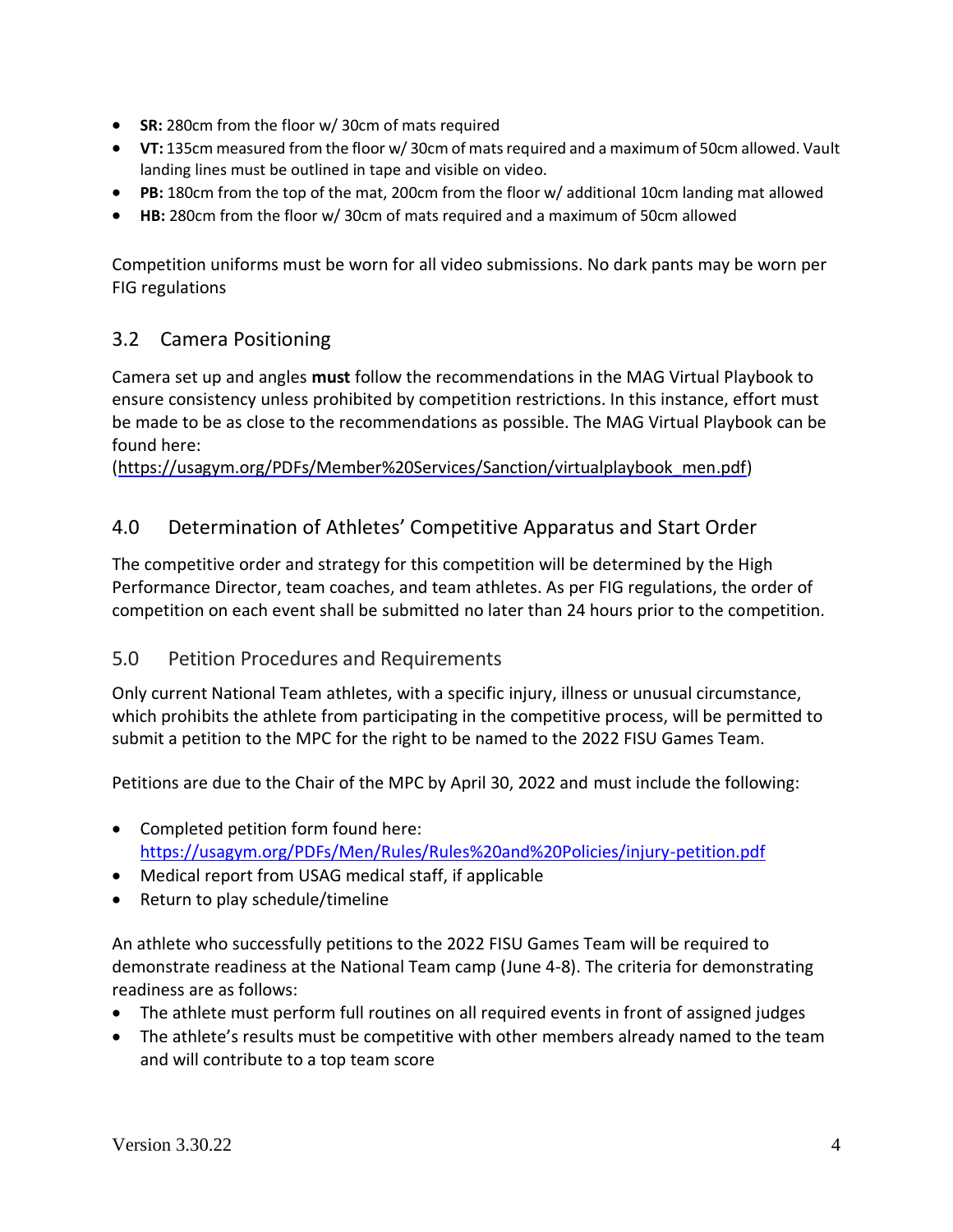- If the MPC determines that the athlete's performances are not at the level necessary to remain on the FISU Games Team, then the athlete will be removed from the team and a replacement will be determined from the following factors:
	- $\circ$  Contribution to team score based off results from video submissions
	- o The athlete is performing at an internationally competitive level
	- o Overall health as determined by USAG medical staff

#### 5.1 Athlete Substitution

Following the athlete selection, the following conditions must be met up until the deadline for official submission of the World University Games starting order:

- the athlete is still eligible; and
- the athlete is healthy and able to compete as verified by a member of the USAG medical team, and
- the athlete is performing at the level that warranted their nomination to the team

If an athlete does not meet the criteria above or they cannot participate in the competition due to injury or other unforeseen circumstance, then the Men's Program Committee will determine if a substitute or replacement member of the team should replace that athlete. If time permits, and it is deemed to be beneficial for the team a change will be made to the official coaching staff for the team as well.

### 5.2 Removal of Athletes

An athlete who is to be nominated to the Team by the MPC may be removed as a nominee for any of the following reasons, as determined by USA Gymnastics:

- Voluntary withdrawal. Athlete must submit a written letter to the Men's Program Vice President.
- Injury or illness as certified by a member of the USAG medical staff
- Violation of Men's Program National Team Agreement, USAG Safe Sport Policy, or USAG Ethical Code of Conduct.

An athlete who is removed from the Team pursuant to this provision has the right to a hearing per USA Gymnastics' Opportunity to Participate grievance process and the USOC's Bylaws, Section 9.

An athlete may be removed as a nominee to the Team or from the Team for an adjudicated violation of IOC, FISU, PASO, IPC, WADA, FIG, USADA and/or USOPC anti-doping protocol, policies and procedures, as applicable.

### 6.0 Anti-Doping Requirements

Athletes must adhere to all IOC, FISU, PASO, WADA, FIG, USADA and USOPC anti-doping protocols, policies and procedures, as applicable. This includes participation in Out-of